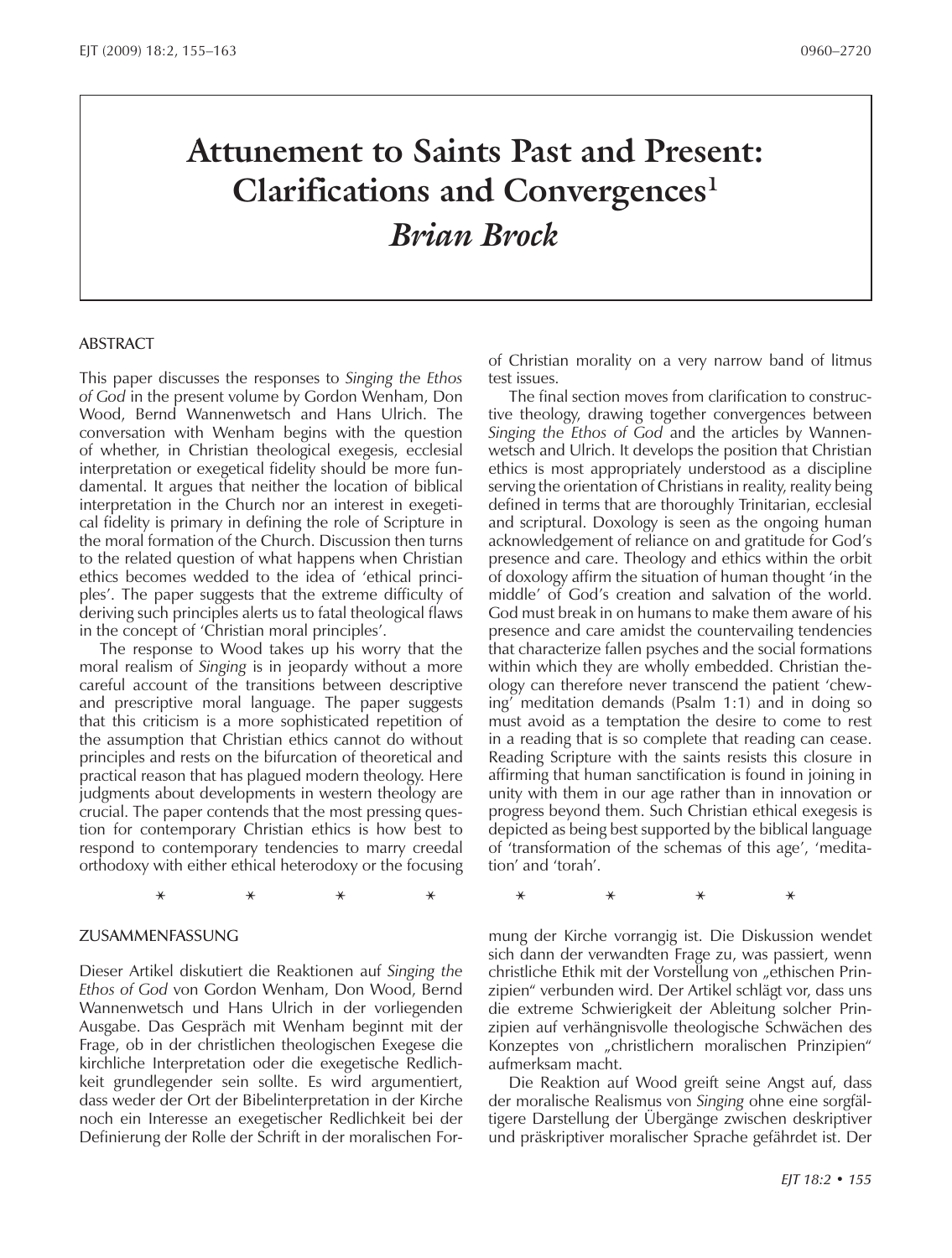Artikel schlägt vor, dass diese Kritik eine anspruchsvollere Wiederholung der Annahme ist, dass die christliche Ethik nicht ohne Prinzipien auskommt, und dass diese Kritik auf der Unterscheidung zwischen theoretischer und praktischer Vernunft beruht, die die moderne Theologie geplagt hat. An dieser Stelle sind Urteile über die Entwicklung in der westlichen Theologie entscheidend. Der Artikel verficht die Auffassung, dass die dringlichste Frage für die heutige christliche Ethik lautet, wie man am besten auf gegenwärtige Tendenzen antwortet, bekenntnismäßige Orthodoxie entweder mit ethischer Heterodoxie oder mit der Fokussierung von christlicher Moral auf eine sehr schmale Bandbreite von Lackmustestfragen zu verheiraten.

Der letzte Abschnitt wechselt von Klärungen zu konstruktiver Theologie und zieht Konvergenzen zwischen *Singing the Ethos of God* und den Artikeln von Wannenwetsch und Ulrich zusammen. Hier wird die Position entwickelt, dass christliche Ethik ganz angemessen als eine Disziplin verstanden wird, die der Orientierung von Christen in der Wirklichkeit dient, wobei Wirklichkeit durch und durch trinitarisch, kirchlich und biblisch definiert wird. Doxologie wird als die fortlaufende menschliche Anerkennung der Abhängigkeit von und Dankbarkeit

**\* \* \* \* \* \* \* \***

#### Résumé

Cet article vient en réponse à ceux de Gordon Wenham, Don Wood, Bernd Wannenwetsch et Hans Ulrich. En réponse à Wenham, Brock demande si, dans l'exégèse théologique chrétienne, c'est l'interprétation ecclésiale ou la fidélité exégétique qui est la plus fondamentale. Il considère que ni la localisation de l'interprétation biblique dans l'Église, ni l'intérêt pour la fidélité exégétique ne sont primordiales pour déterminer le rôle de l'Écriture dans la formation morale de l'Église. Il considère ensuite ce qui advient lorsqu'on lie l'éthique à l'idée de principes éthiques et suggère que la difficulté extrême à élaborer de tels principes devrait nous alerter quant à la présence de failles théologiques fatales dans l'idée de principes moraux chrétiens.

Il répond ensuite à la préoccupation exprimée par Wood selon qui le réalisme moral est en péril si l'on n'accorde pas plus d'attention à la question de savoir comment on passe du langage moral descriptif au langage prescriptif. Cette critique est à ses yeux une reprise plus sophistiquée du présupposé selon lequel l'éthique chrétienne ne peut pas se passer de principes et repose sur la distinction entre raison pratique et théorique qui a vicié la théologie moderne. Les jugements portés sur les développements de la théologie occidentale sont ici cruciaux. Brock considère que le point névralgique pour l'éthique chrétienne contemporaine concerne la

für Gottes Gegenwart und Fürsorge verstanden. Theologie und Ethik bestätigen innerhalb der Umlaufbahn der Doxologie die Situation des menschlichen Denkens "in der Mitte" von Gottes Schöpfung und Erlösung der Welt. Gott muss in das Leben der Menschen eindringen, um ihnen seine Gegenwart und Fürsorge inmitten der entgegen gesetzten Tendenzen bewusst zu machen, die die gefallenen Psychen und die sozialen Gebilde charakterisieren, in die die Menschen vollständig eingebettet sind. Christliche Theologie kann daher niemals das geduldige "Kauen" transzendieren, das die Meditation verlangt (Psalm 1,1). Indem sie das tut, muss sie als eine Versuchung das Verlangen vermeiden, sich in einer Leseweise auszuruhen, die so vollständig ist, dass das Lesen aufhören kann. Das Lesen der Schrift mit den Heiligen widersteht diesem Aufhören in der Behauptung, dass menschliche Heiligung im Anschließen an die Einheit mit den Heiligen in unserer Zeit gefunden wird, nicht in Innovation oder Fortschritt über jene hinaus. Eine solche christliche ethische Exegese wird als eine dargestellt, die von der biblischen Sprache von der "Transformation der Muster dieses Zeitalters", von "Meditation" und "Tora" bestens unterstützt wird.

manière de répondre aux tendances modernes de mêler

l'orthodoxie doctrinale et une éthique hétérodoxe ou une éthique qui réduit la moralité chrétienne à l'attitude à adopter quant à quelques problèmes tests. Enfin, Brock signale les convergences entre son livre

et les articles de Wannenwetsch et Ulrich. Il développe l'idée que l'éthique chrétienne doit se concevoir comme une discipline au service de l'orientation des chrétiens dans la réalité, une réalité qui se définit en termes trinitaires, ecclésiaux et scripturaires. Dans l'orbite de la doxologie, la théologie et l'éthique assurent la situation de la pensée humaine au milieu de l'œuvre divine de création et de rédemption du monde. Dieu doit se manifester aux hommes pour les rendre conscients de sa présence et de son intérêt pour eux au milieu des tendances contraires de leur psyché déchu et des groupes sociaux dans lesquels ils sont pleinement immergés. La théologie chrétienne ne peut donc jamais se dispenser de la patiente mastication que demande la méditation (Ps 1.2). Elle doit éviter la tentation de désirer s'arrêter à une lecture tellement définitive que la lecture peut cesser. Lire l'Écriture avec les saints permet d'éviter cela si l'on considère que la sanctification humaine s'atteint lorsqu'on se joint à eux dans l'unité en notre temps, plutôt que de chercher à innover et à les dépasser. Une telle exégèse éthique chrétienne trouve sa confirmation dans le langage biblique de « la transformation de l'ordre de ce monde », de la « méditation » et de la « Torah ».

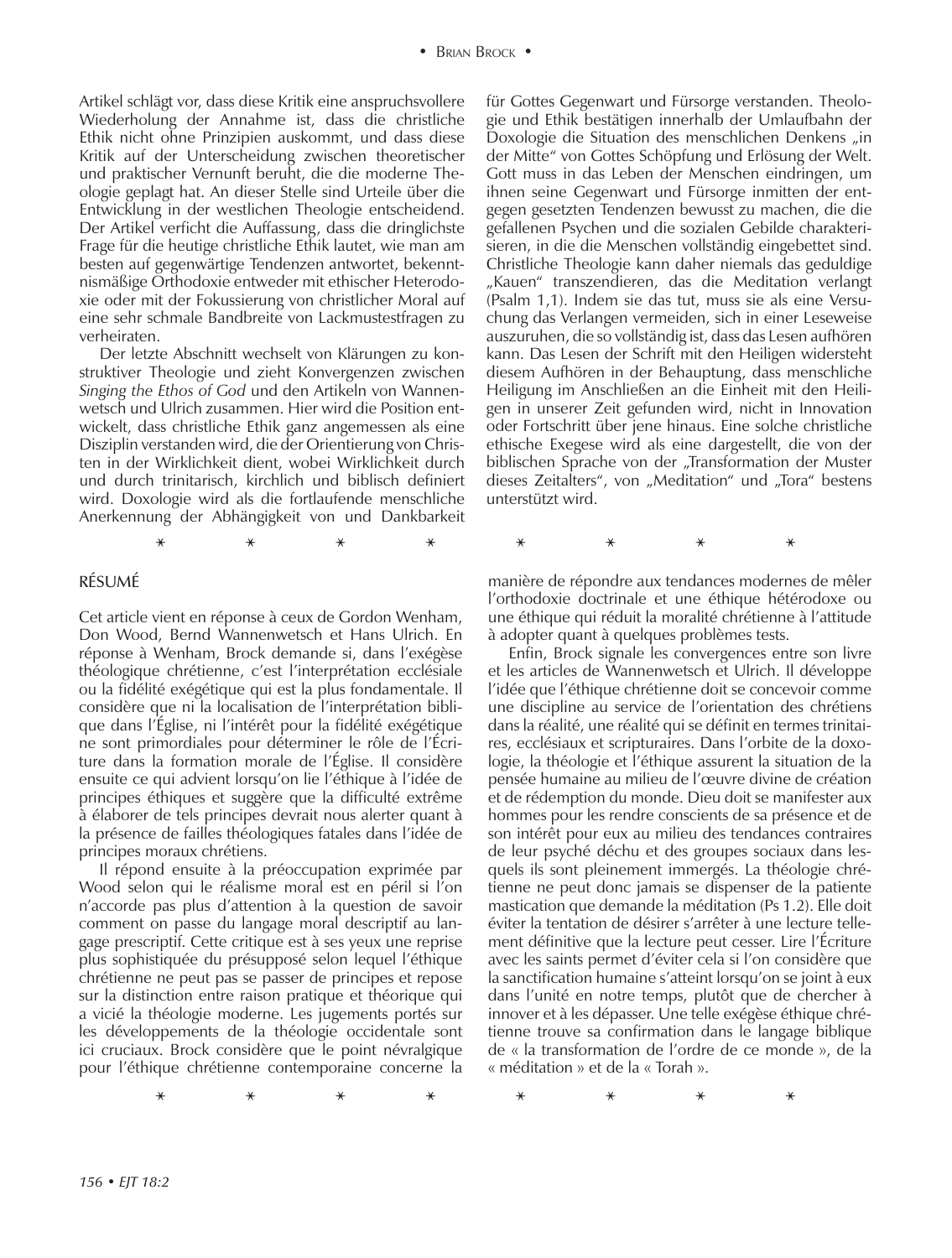## **I.**

I am deeply appreciative of such penetrating and constructive engagements by my five interlocutors, each of whom in his own way models sympathy without sycophancy. Many thanks to Hans Ulrich (how often does he get to be first in an alphabetical list?), Bernd Wannenenwetsch, Gordon Wenham, Don Wood and Simon Woodman for drawing such rich reflections from *Singing the Ethos of God*. I am also especially grateful to Jonathan Chaplin, director of the Kirby Laing Institute of Christian Ethics, for proposing this dialogue, hosting the Cambridge symposium where these papers were first presented, and for editing them for publication.

I will respond to the papers in this volume in two movements. In the first I will attempt to clarify the argument of *Singing* and its positioning in the contemporary landscape by responding to some of the concerns of Wenham and Wood. I will then echo the approaches of Wannenwetsch and Ulrich by extending a conversation with them that both predates *Singing* and points beyond it.

Had I more space, I would have liked to have discussed the theological implications of the many illuminating historical points Wenham discusses in the latter part of his paper regarding the role of the Psalms in the transmission of the law in Israel. Here I will confine myself to two clarifications that I hope might alleviate Wenham's worries that I do not consider the Bible the 'Church's book', linking it with another about my unease with the derivation of moral principles or rules from Scripture.

Wenham detects in my account a suggestion that any claim that Scripture is properly interpreted only in the Church risks illegitimate anthropocentricism. My concern in chapter two of *Singing*, rather, is *how* the communitarians<sup>2</sup> understand this interpretation to take place. I press the question of whether there are any substantive differences between the Church singing, praying and preaching Scripture, and, for instance, a nation debating the interpretation of the constitution in parliament. As I put it in chapter two, it is theologically crucial to distinguish the concept of 'Church' from a more general concept of 'community', not least because doing so ensures that we accord God's work a special role in defining the Church. I suggest that the communitarians don't do this clearly enough, even though they rightly insist that the proper place for biblical interpretation is in the ecclesia.

My proposal assumes that the Church is that

community called into existence by God's speaking; it is a creature of God's Word, a *creatura verbi*, as Wannenwetsch notes. As a result, it understands the witness to that speaking, the Bible, not just as another book but as Scripture, that is a divinely designated medium through which God has chosen to shape human hearing and action. This leads to a second claim. The question of *how* the Church understands God to shape it through Scripture must *itself* be submitted to Scripture. My criticism of the communitarians on this point is that their insistence that the Church is the proper context for biblical interpretation is not matched with a thoroughly theological account of the *role* Scripture plays in the moral formation of the Church. Though Wenham suggests I deny the first claim, that the Church is the rightful location of biblical interpretation, it is in fact the communitarians' definitions of 'community' and 'moral deliberation' that I find theologically insufficient.

To put things this way allows me to agree with Wenham that the communitarian insistence on the properly ecclesial location of biblical interpretation is conceptually more fundamental than the insistence of the biblical ethics school on close attention to the differences between the biblical books (discussed in *Singing* chapter three). Biblical ethics helpfully insists on the differences in *content* between different biblical books, attempting to define the ethic of each unit (however delineated) before any synthesis of the Bible's ethical teaching as a whole. What I am not able to follow is Wenham's suggestion that such fine-grained attention to Scripture should be understood as *supplementing* the communitarian insistence on ecclesial interpretation. Doing so repeats the mistake of the communitarians who are too assured that the simple self-designation 'Church' is one that can be made whether Scripture is taken seriously or not.

In *Singing* I assume that there are close readers of Scripture both inside and out of the Church, a fact readily apparent in any biblical studies department. Close reading, from whichever quarter it arises, is always a welcome challenge to the Church to better attend to its own Scriptures. There is an appropriate humility in allowing oneself to be forced back to Scripture rather than relying on the contention that the Bible is the Church's book to defend a lack of attention to the actual text of Scripture. The Bible is God's book, through which he forms a Church, and through which he disciplines and may even finally reject some who call themselves Church. It is God's chosen implement for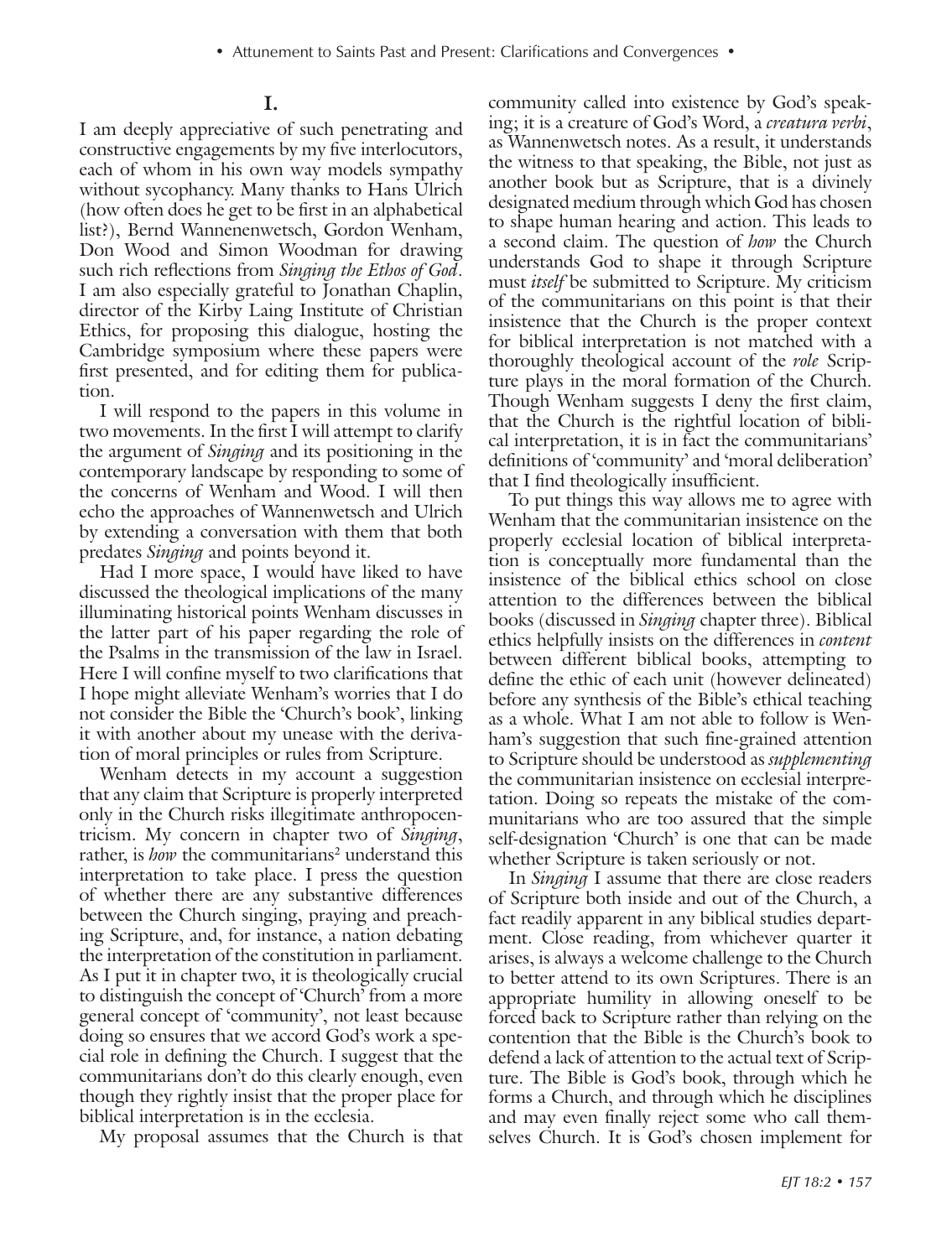drawing humanity to himself, which means into the Church. No warrant is thereby implied for the Church to claim that it 'possesses' the book in an ontological sense. Of course the reasons why different communities and individuals read the Bible do differ, but the Church is that community that reads the whole Christian Bible as *Scripture*, that is, as a divine provision for the rule of its collective life. To restate my reservation about the communitarians, they are so sure that they are the Church that close reading of Scripture seems to fade in importance. It is this sense of *possessing* Scripture that is anthropocentric in that it insulates our certainties from challenge, whether by humans or God. This insulation, and the conceptual moves on which it rests, suggest a trajectory of domestication of Scripture and the God to whom it witnesses.

Wenham is also not persuaded by my insistence that we ought not to think of biblical ethics as the project of deriving principles, rules, models and virtues from Scripture. I make this claim for two reasons. The first expresses agreement with one implication of Lessing's observation of the 'ugly ditch' between the facts of history and the eternal truths of reason, an insight deeply etched into the structure of both modern theology and biblical studies. Though this dictum rests on problematic polarisations of time and eternity, and history and reason, it nevertheless has brought the attention of our age to the deeply historical nature of the biblical documents. Neither the Ten Commandments, nor the Sermon on the Mount, nor the epistles of Paul were written to us. They were, respectively, delivered to Israel, the disciples and crowds, and to various first-century churches. Whether or how they are *binding* on *us* is a theological, not a textual or archaeological question.

Fortified by these observations, biblical scholars have tirelessly reminded us that every single line of Scripture, not just the passages that hit our modern ears like the 'women be silent' passages, is bound by the strictures of local culture and thought. One of the major tasks of Part I of *Singing* is simply to show how difficult it is to begin with this historical awareness and end with a definitive culturetranscendent list of moral principles, virtues, rules or models derived from this large and complex book. The task becomes doubly difficult because our modern ethical sensibilities have been deeply shaped by a counter-productive ethical presupposition: that there is a single set of moral rules, like a Kantian categorical imperative, that is operative in every sphere of every kind of life. Such an undifferentiated picture of moral rules, which assumes there must be *one* methodologically homogeneous way to be moral and a Christian, is very hard to mesh with the diversity of the Bible's stories and injunctions. To make such an ethic work demands reducing Scripture's complexity with what turn out to be woodenly reductionist ethical summaries or highly abstract principles. The interest of the third part of the book in the question of the diversity of the Church and in the concept of a grammar unifying activities that look, on the surface, very different, are both attempts to think more theologically about this question.

All this allows me to agree with Wenham that in many cases it is canonical interpreters of Scripture who are most sensitive to the conscious development of theological meanings by the writers of Scripture (cf. *Singing*, 277), as marked by their awareness, for instance, that the Psalter's animal imagery is metaphorically and theologically loaded (308). Not only have I learned much from them, but I deploy canonical interpretative moves in my own biblical interpretation (309-310). Nevertheless, canonical interpretation has singularly failed to generate what it seeks, a distillation of the moral principles that sum up the moral teaching of the Bible as a whole. My treatment of Childs in chapter four of *Singing* is rather brief not because his treatment is facile, but because it is very good and therefore displays the futility of this particular method of generating a comprehensive account of biblical ethics. I suggest along the way that one methodological barrier that still hampers the canonical interpreters becomes more clear when we read Augustine and Luther, who locate their readings of Scripture *within* the orbit of the one God's action to which the Scriptures attest. In contrast, even the theologically sophisticated canonical interpreter is constrained to speak of canonical development in more coolly descriptive terms of the ideas that 'those people' once held (cf. 189 n. 52).

This distancing gaze is constitutive of the modern discipline of biblical studies. Here I can hardly put my alternative proposal better than Wannenwetsch has done in his discussion of my rejection of epoch thinking. Whatever Christian ethics must be, it can only emerge within the conversation with the cloud of witnesses, conceived as valid, contemporary voices, that Scripture makes possible. The reason that Christians ought not seek eternal moral principles is that such a quest rests on the assumption that once we have these prin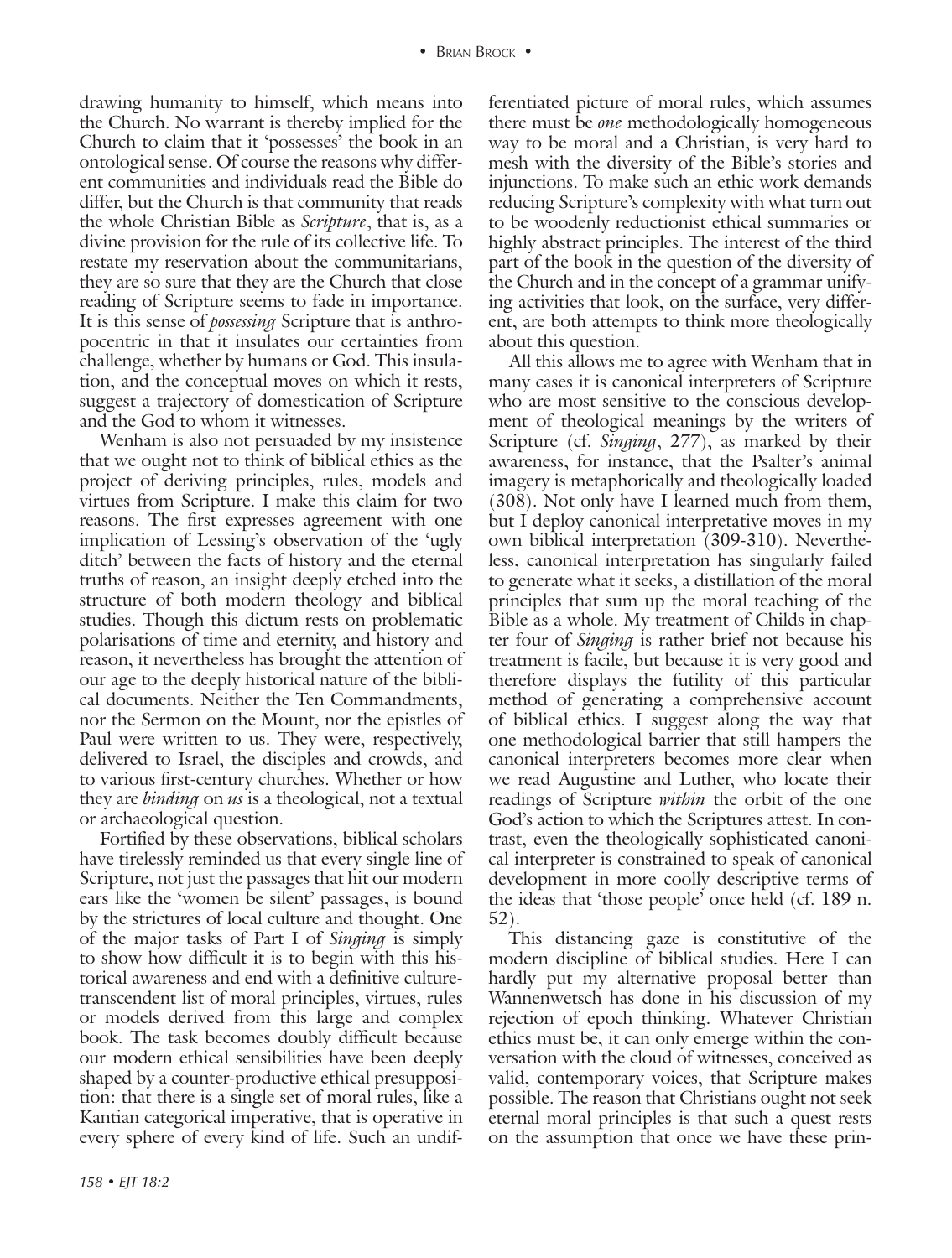ciples in hand, we no longer need to listen to the saints, which simultaneously devalues the unending tutelage of the Spirit. Here I develop a position most forcefully articulated by Barth, and for this reason: if Christian ethics is a matter of applying or choosing to obey a set of principles that we have in hand, we become like Hercules at the crossroads, reinstated as judges of our own destiny, which is to sever ourselves from God's leading.3 To have the definitive set of moral principles is not yet to know which one we ought to apply, which of many 'in principle' good actions we ought to enact, or, as many biblical examples attest, which apparently morally problematic actions God might draw us into by binding us to specific neighbours (Rahab's hiding Israel's spies in her brothel, to take one of many examples that appear counter-intuitive to modern ethical principle-think).

In the final analysis, I suggest that my refusal of principles is linked to a specific doctrine of God. When we assert that we have the list of eternal terms by which humans may be moral (which necessarily stand above Scripture, being derived from it), we assert that we understand all that God wants of humans. This is tantamount to claiming to know God as he knows us. The Spirit no longer needs to be our continual guide and tutor. We have in effect become binitarian.

### **II.**

I would like to continue with these themes as I turn to Don Wood's extremely generous and insightful response. I do so at the risk of discussing a minor point in Wood's argument in the interest of a larger point in this response, for which I must apologize. I will, however, move from a rather allusive criticism in a footnote, to try to deal with what I take to be the major question raised by Wood, whether my account undervalues accounts of the immanent works of God. Quoting O'Donovan, Wood suggests in a pithy footnote that my commitment to moral realism is in jeopardy without a more careful account of the transitions between descriptive and prescriptive moral language. On my reading, this criticism represents a more sophisticated approach to the worry that Christian ethics cannot do without principles that rests on the bifurcation of theoretical and practical reason that, in my judgement, has bedevilled modern theology.

The boundaries of the modern academic discipline of Christian ethics, and its uncomfortable relation with systematic theology, is arguably a late flowering of the high medieval embrace of a firm distinction between theoretical and practical reason. The modern construal of the difference between theology and ethics as devoted respectively to the explication of theoretical and practical reason illustrates how difficult such a division makes moving between the two domains of knowledge. It is also linked to a tendency of western academic theological culture to fall into line with the culture of the (early) modern university in which theoretical knowledge (philosophy) was seen as more basic than the practical arts (including ethics). The result of these developments, especially in Englishspeaking Protestant theology, has been a sense that systematic (or fundamental) theology constitutes basic Christian knowledge, with ethics understood as the application of this knowledge to particular circumstances. The success of systematics in relation to ethics in the British academy after 1945, and the methodological disarray and fragmentation of ethics and practical theology during the same period, can be understood as a result of the splitting of practical and theoretical knowledge and the privileging of the theoretical.

In light of this reading of contemporary theological history, I am less directly concerned than Wood with the task of maintaining creedal orthodoxy, especially if this is defined purely in the register of theoretical knowledge (which Wood, I believe, would not like it to be). It is my perception (considered and reconsidered) that the only interesting question for contemporary theology is how creedal orthodoxy can be so easily wedded to either ethical heterodoxy (insofar as theologians are any longer capable of defining it) or to a Christian morality confined to a very narrow domain of litmus test issues. How should the faithful theologian respond when Christians have come to think that the certainty of their faith is a matter of holding the right eternally valid beliefs while blissfully unaware of how these very beliefs are sanctioning the most destructive of behaviours? This is George Lindbeck's famous problem of the marauding crusader's orthodox confession. Creedal orthodoxy, it seems to me, is by definition intrinsic to the Church. I do not set myself the task of refuting pseudochurches that have lost interest in being part of the confessing Church through the ages. My interest is in supporting those churches that sense the gap I am indicating between avowed historical Christian belief and the contemporary church's moral life, and desire for it to be overcome.

From this perspective, and fully aware of the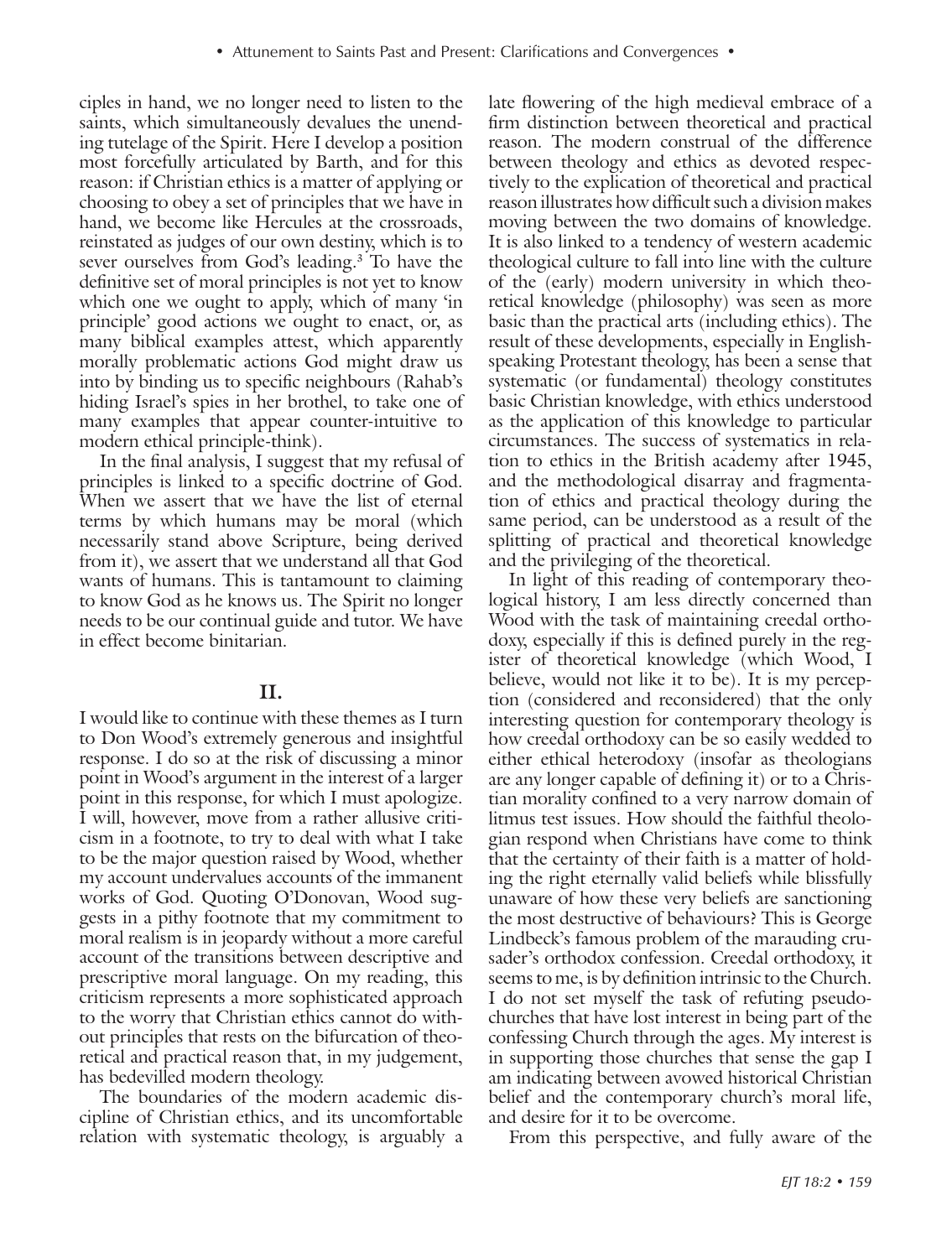various roles such appeals have played in earlier traditions, I read many of the recent reminders of the importance of the ascension in Christian ethics as attempts to shore up the priority of theoretical over practical knowledge. It is this bifurcation that makes possible the distinction of descriptive as opposed to prescriptive moral language. My contention, however, is that this is an unbiblical distinction. Take for instance Wood's reading of 1 Corinthians 2:10. The passage 'the Spirit searches the eternal things of God' is cited to assert the priority of God's works *ad intra* over his works *ad extra*. Wood's concern is to safeguard the logical priority of God's action in himself over his actions toward the world. Here Wood does not get me quite right in his assessment that I am nervous about this assertion and the metaphysical claims it entails. What I *am* nervous about is the foreshortening of the passage Wood's citation suggests, and which, perhaps unwittingly, appears to me to run parallel to that of the defenders of theology as fundamentally theoretical knowledge.

1 Corinthians 2 is written to believers who Paul suggests have turned Christ into an object of knowledge to be possessed as a secret (a gnosis) that can then be cashed out as political authority construed in an anti-ecclesial fashion. To refute their Christology and its anchoring in theoretical knowledge alone, Paul does not avoid talk of God *in se*. His approach, rather, is to redirect their attention to the crucial importance of spiritual judgment of the Church's contemporary affairs. The certainty Paul demands of the Corinthians is precisely *not* knowledge of the inner life and decrees of God, though he refers to it in the course of his argument. The crucial knowledge he wants them to recognise and to become certain about is "of the gifts bestowed on us by God" (1 Corinthians 2:13), the gifts that God gives to *this* community in *this* place.

For Paul, a quest for knowledge for its own sake is profoundly antisocial. When theological claims are severed from their role in the up-building in the body of Christ, they may be held as the solitary knowledge of those who think themselves as 'mature' individuals, a problem in itself that Paul thinks worthy of rebuking. More relevant for our purposes, such theological knowledge may well lend itself to moral applications, but the very fact that these come in different if not mutually exclusive proposals reveals the total inability of this approach to foster *oikodome*, the upbuilding of the community.

Christianity as solitary gnosis can have no sense

of *communal* direction, nor can it have any certainty in its concrete moral discernment. The Corinthian Christian gnosis, with its assumption that the 'real subject' of faith is spiritual matters, promotes, for instance, an indifference to the body that can be acted out in radical libertarian directions (the promiscuity of chapter 6) as easily as radical asceticism (the disparaging of sexuality as confronted in chapter 7). Paul's response is not to dispute the Corinthian claim that Christ is Lord and Saviour, but to indicate the ways in which, if their confession of Christ is to be true and accurate, it must be tied to the community and the real time working of the Spirit to reveal what God has for this particular community. I would frame my own nervousness about 'metaphysics' as that of Paul: that the language game of ontology and essence severed from this ecclesial matrix allows and even encourages the idea that there can be knowledge of Christ apart from the practical discernment of the living body of Christ as taught by the Spirit in power (1 Corinthians 4:20).

I hope that by noting these trajectories it has become clear why I agree with Wood's reminder of the importance and role of creedal affirmations as authoritative (cf. *Singing*, 276) while being actively nervous about the ways creedal orthodoxy becomes a gnosis. 1 Corinthians suggests that the indicator that faith has become a gnosis is when Christian talk about ethics does not assume it is an immediate entailment of creedal claims, and when our certainty about creedal claims is paired with confusion and uncertainty about the living power of God's Spirit.

These perspectives arise from my interest in what it means to *live* Christian faith. Thinking, including theologising, is one aspect of faithful human living. But before thinking or acting must come hearing, the condition for obedience. As Luther puts it:

True obedience is not to do what you yourself choose or what you impose upon yourself, but what the Lord has commanded you through His Word… Therefore when God is not speaking but is keeping silence, there can be no obedience. Moreover, it is not enough that God speaks; but it is necessary that he speaks *to you*… 'The Lord has said' – whoever keeps this phrase in mind in all his actions will always live happily and be full of hope.<sup>4</sup>

My starting presupposition is that perfectly orthodox claims and beliefs can be affirmed by those who refuse to be obedient, and my sole interest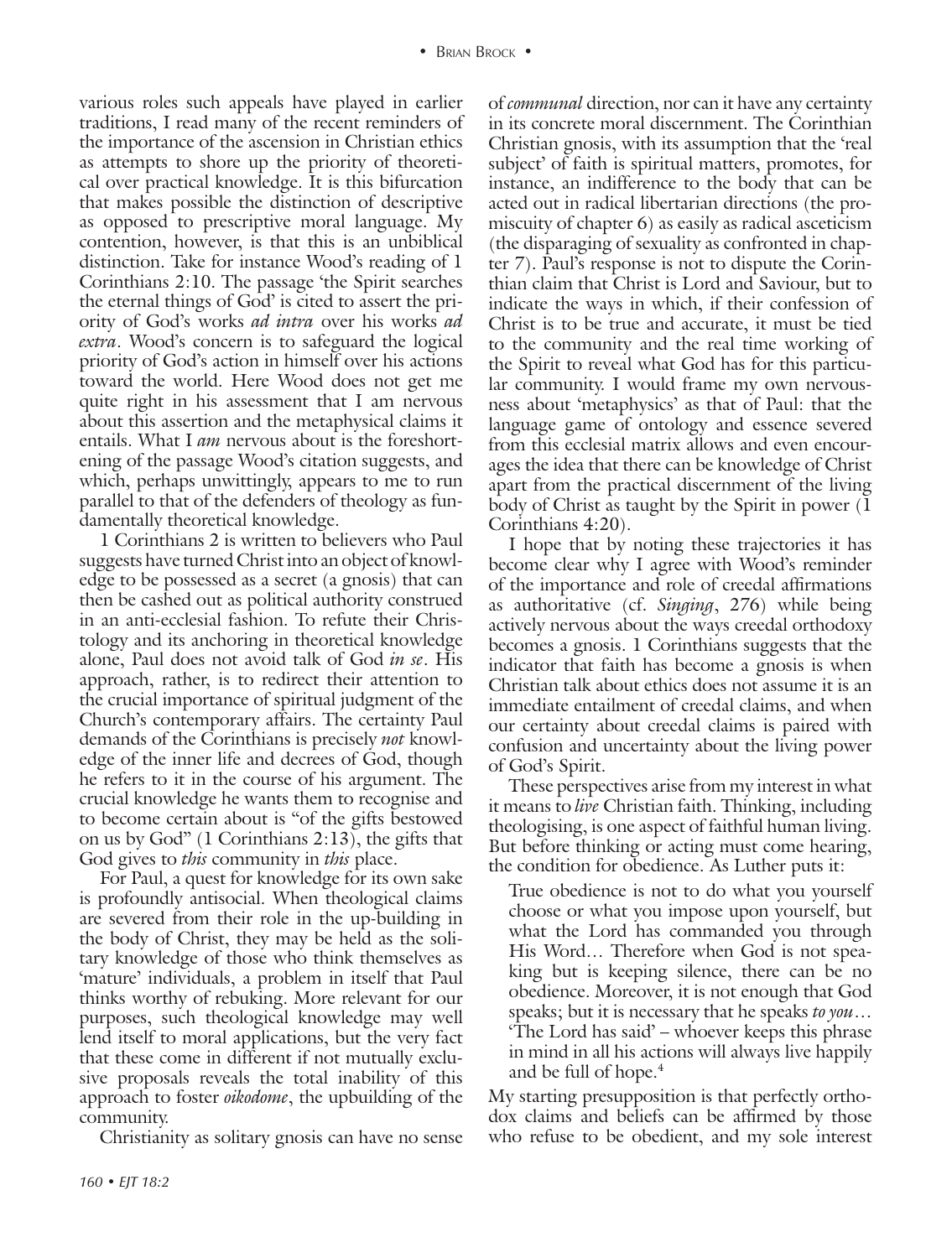in *Singing* is how to understand and invite the Church into obedience.

These considerations also illumine, I hope, my complaints about the expansion of hermeneutics, which at best is talk about the conditions under which God might be known. My interest is in rediscovering how God *has and is* claiming human lives as his own. To know *that* God claims lives or to know the *conditions* for any claim to emerge is not yet to have learned what it might mean to *recognise* Christ's claim in the present. Recognition is an *action*, a *response*, a *skill* and not an idea. Christian ethics is the set of ideas oriented to facilitating this sort of action, directing attention to it in its full concreteness and materiality. To begin with these starting presuppositions inevitably generates a difference of positioning from much modern theology, a repositioning with which Wood no doubt has great sympathy.

### **III.**

While I am glad not to be labelled 'Erlangen School' by Wood, I do share much with the final two respondents, Wannenwetsch and Ulrich. This makes responding to them in the mode of clarification impossible, as they also acknowledge. Rather than reacting to *Singing* critically, they have given me the immense gift of making what is implicit in it explicit. In so doing have pushed our conversation another step forward. In many ways Singing represents my own similar reflections on their work, and so any response to them can only take the form of again extending the conversation, the communion in unity befitting 'fellow workers of God' (1 Corinthians 3:8-9). Not only is it more exiting to agree than to criticise, as Wannenwetsch puts it, but it is more real, more human, theologically understood. I propose to conclude this paper by drawing together what I see as our points of agreement in hope of deepening and clarifying it. Only in passing will I note the origin of any given observation in the responses of Wannenwetsch and Ulrich.

1) Christian ethics is best understood as a discipline serving the orientation of Christians in reality. This reality, however, is not perceivable without faith, but is a thoroughly Trinitarian, ecclesial and scriptural reality. It is not directly concerned with establishing or grounding its claims about reality (an apologetic task) nor primarily with ensuring internal conceptual balance (a second-order systematic task), but in facilitating the Church's

becoming aware of this reality in real time, so that humans can be oriented in their daily lives. The term 'reality' is thus indexed to the doctrine of God.

2) The economy of God's works *ad extra* is further explicated in a Christological and robustly pneumatological manner. Doing so renders doxology the primary form of human response to the reality that sustains human life. Doxology is the ongoing human acknowledgement of reliance on and gratitude for God's presence and care. Because God has revealed in the life of Jesus Christ that he desires to live with us, humans can affirm that he has prepared a way so that they can live with him. Humanity is not left to invent praises on its own, which would be tantamount to reinventing faith. What we trust we praise; the form of our faith is detectable in our praises. Some praises are authoritative because they genuinely 'author' us, genuinely open up communication with the one life giver, so keeping us alive. Doxology is ordered vertically as coming from and returning to God, and given shape, horizontally, by its emplacement in the praises of the saints. Such an approach reconfigures the academic discipline of ethics as doxology critique, with far reaching implications for concrete ethical discussions only alluded to in *Singing*.

3) These two opening points betray not only a comfort with, but an insistence that theology and ethics admit their location 'in the middle' of God's creation and salvation of the world. God must break in on humans to make us aware of his presence and care *amidst* the countervailing tendencies that characterise our fallen psyches and the social formations within which they are wholly embedded. Sanctification is thus, irreducibly, a process of unlearning and displacement of what we think we know by what comes to us, by that which we cannot yet perceive or comprehend.

4) The foregoing also positions theology as a discipline wholly comfortable with the admission that we Christians do not yet know Scripture. Once I learned the order of the biblical books, and I thought I knew Scripture. But then I learned the content of the books, and realized that only *then* did I know Scripture. Yet later I learned the biblical languages and realized, by learning more, how little I had previously understood. We are always tempted to think that we know once we have grasped the theologies of the biblical books or their ethical content, grasped the appropriate hermeneutic method, and so on, *ad infinitum*.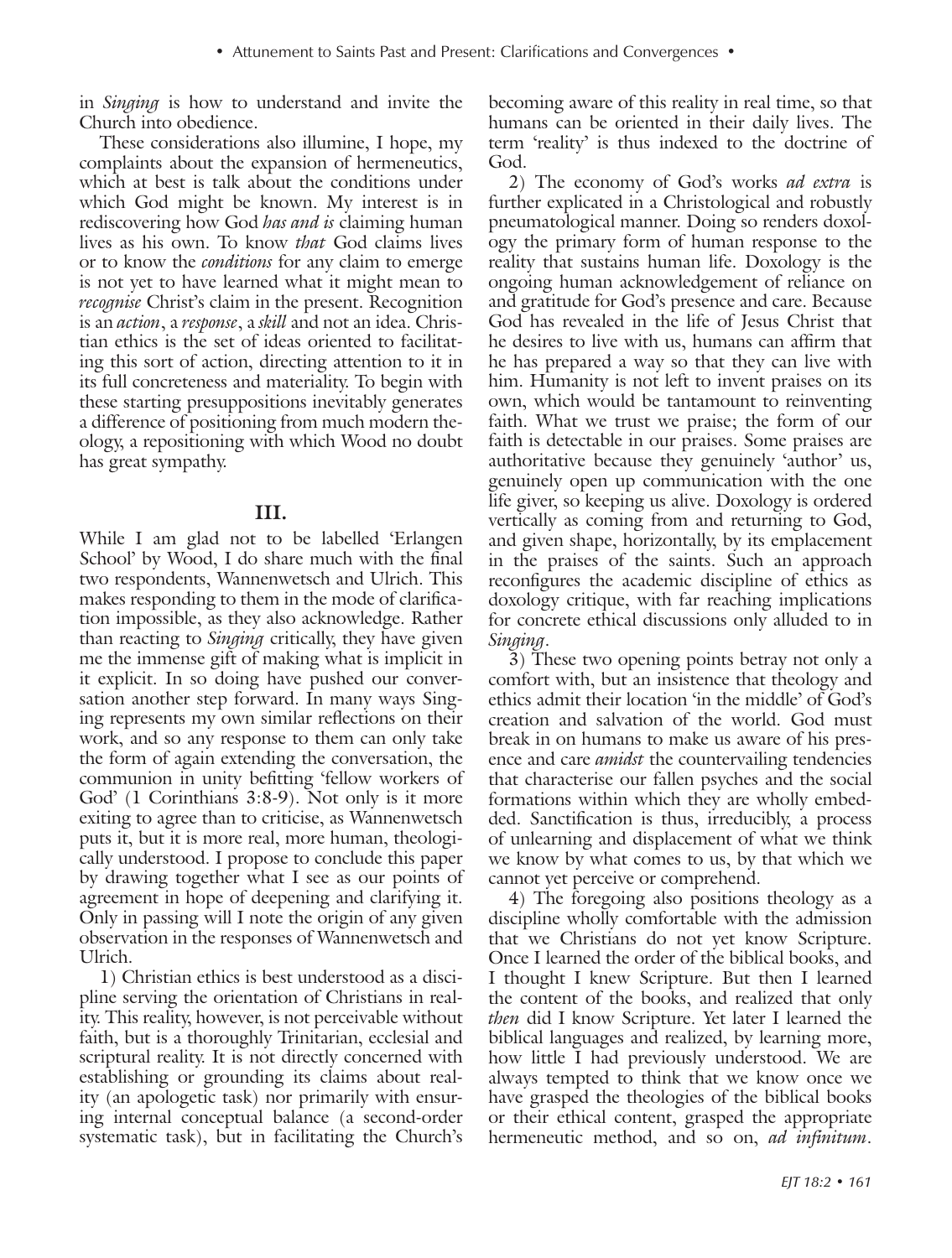But if Christian theology can do no more than attend to the letter of Scripture rather than arbitrarily putting aside this attention on the grounds that we now know it, it is left with a never-ending movement into Scripture. Christian faith can never transcend the patient 'chewing' which meditation demands and which is constitutive of human blessedness (Psalm 1:1). The human condition is one of continual temptation to claim arrival, to seek to rest in a reading that is so complete that reading can cease. These considerations fund the suspicion of 'closed' theoretical accounts evident in *Singing* and the responses of Wannenwetsch and Ulrich. But notice: being comfortable with being perpetually 'in the middle' of both life and scriptural meditation can only continue in the ongoing and sustaining presence of the community of worship by the work of God.

5) When Christians lose this sense of being embedded in the faith of the community of praise, the Spirit-sustained body of Christ, they inevitably clutch for alternative mechanisms for generating certainty and stability. This clutching becomes visible when attending to the shifting inflections of praise. There is a symbiosis between a church enamoured with method, whether theological or ethical, and as Wood also picks up, a church that has lots its confidence in the power of the Spirit. Wannenwetsch nicely names this syndrome 'methodological deism'. Such analysis takes seriously the creedal claim that there is a 'pneumatological context for ethics' (Ulrich). The whole project of *Singing* is theologically to explicate what it might mean to court the Spirit in the realms of life and biblical exegesis. Formed activities of listening, praying, communal praise and so on are exposed as basic forums in which human life is given a form that befits it, that enlivens it.

6) Wannenwetsch, Ulrich and I assume a symmetrical relationship between the irreducibility of the *text* of Scripture and the irreducibility of the *persons* who make up the communion of saints. Every generation of Christians must read Scripture with the saints because our sanctification is found in *joining* them, in being made one with *them*. Because the Christian ethos is fundamentally doxological, it is irreducibly political. Individual praise is only knowable as real praise as it harmonises with the body of Christ. On this point I think Wannenwetsch and Ulrich both draw out my own sensibilities more explicitly and succinctly than I was able to do in *Singing*. The sympathy towards the saints that this account engenders is fundamentally

at odds with the academic culture in which success is won through criticism. I will consider *Singing* a success if it does nothing more than show how vital it is that contemporary theologians, especially theological students, become aware of the ways they are being cut off from the body of Christ by the habits of disdain, objectification and debunking that come so easily in the academy and offer such glittering short term gains.

7) This last observation about the influence of academic culture on theological habits is an example of how such a theology places prime importance on the heightening of sensitivity to the denuding 'schemata of this age' (Romans 12:2). For Wannenwetsch, Ulrich and me, salvation is closely tied to the divine overcoming of such schemas. Scripture and the *communio sactorum* are understood as God's chosen modalities serving this overcoming, a wholly divine act which humans can either embrace or reject. Scripture must remain outside us, truly *other* in order to preserve the space for the Spirit to liberate it from our self-justifying projections. So too must the saints' exegesis stand against us in all its glorious depth and bewildering contradictions. To allow them to do so is to conceive biblical commentary as closer to midrash, as Ulrich points out. To immerse ourselves willingly in this turbulent but unified stream is a venture of reliance on the illuminating power of the Spirit which Ulrich succinctly labels 'a dramatic and eschatological metamorphosis'. Wannenwetsch, Ulrich and I agree that the tenor of Christian ethics is therefore appropriately focused on changes, on surprising appearances, in short, on advent. It is so because humans are lost, and doubly lost if they have not learned how to detect and respond to divine invitations to repentance.

This emphasis comprehends the emphasis of virtue ethics on the gradual building up of new ways of living, new habits. But in doing so it insists that new habits are an accumulation of human responses to divine invitations calling believers in directions their current habits resist. The important question becomes not, 'What is the basic set of Christian habits or virtues?' but a prior one: 'What does it mean to be prepared to hear when God *challenges* our current habits and schemas of perception?' In following out this question, not only is the emphasis of a Christian virtue ethic decisively shifted away from a focus on human subjectivity, but we also come to the theological source of the rejection of any hard distinction between practical and theoretical knowledge. Romans 12:1-5 suggests that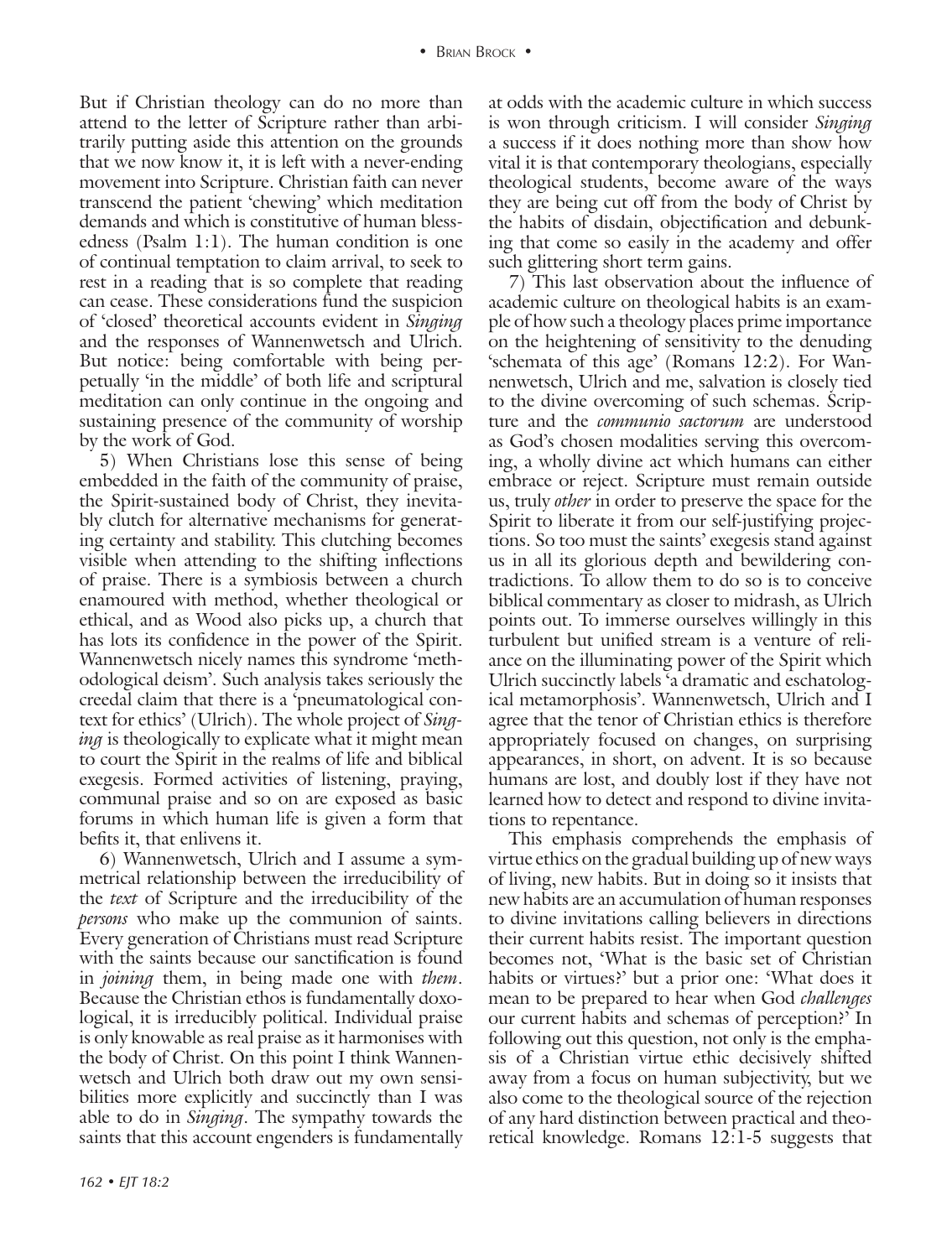our practical and theoretical knowledge are inextricably intertwined, and therefore that our attempt to keep them separated can only yield resistance to the reformulation of the schemas that simultaneously entangle our lived life and thoughts.

8) Finally, there is agreement that the concept of faith as 'exploring the Torah' is superior to bifurcated accounts of theology and ethics, or ethics and exegesis. Christian ethics is conceived as a conversation between contemporaries gathered around and anchored to God by this text, these *words*, with their tangible and concrete materiality. This surface, in its sheer givenness, opens the space in which God has chosen to gather a Church. It is the anchoring mode of God's presence as he has chosen to offer it to us. Scripture can be loved and inhabited because it can be touched and 'eaten' because it invites us into itself. In so doing it opens our eyes to our embedding in God's works, works that encompass not only us but the whole cosmos, evoking concrete worship and love. If the Torah is God's revelation of himself and all his works, we can never encompass or summarise it, but can only be *inside* it, to be *exploring* it with all our beings (cf. *Singing*, 75-77). In it the communion of saints discovers that it is a little band in a vast universe of words, each of which indicates God's ways of being with humans. In this universe biblical exegesis is the discussion about the way forward together.

That discussion is defined by waiting for God to reveal how we can advance without breaking communion even when we disagree or are confused amongst ourselves. Christian ethics is concerned with indicating how humans can learn to trust the words of Scripture as this city, this people, and so to be made one with them, Christ's body.

Dr. Brian Brock is Lecturer in Moral and Practical Theology at the University of Aberdeen. *Singing the Ethos of God* is his first book. He has been a member of the KLICE Advisory Council since 2005.

#### **Notes**

- 1 This is an edited version of a paper presented at the Annual Book Colloquium of the Kirby Laing Institute for Christian Ethics (KLICE), Tyndale House, Cambridge, 3-4 September 2008.
- 2 I use the label 'communitarians' for the discourse represented by the otherwise excellent *The Bible and Ethics in the Christian Life* by Birch and Rasmussen and *Reading in Communion* by Fowl and Jones.
- 3 Karl Barth, *Church Dogmatics*. Edited by G. W. Bromiley and T. F. Torrance (Edinburgh: T&T Clark, 1956-1961) volumes II/2, 517; III/1, 264-265 and IV/1, 615-616.
- 4 Martin Luther, *Lectures on Genesis* vol 2. Edited by Jaroslav Pelikan (St. Louis: Concordia, 1960) 271, 273.

# **New From Paternoster**

# **Spirituality Without God A Christian Response to Buddhism**

Harold A. Netland & Keith E. Yandell

In recent years Buddhism has attracted a fast-growing following in North America and Europe. In part, this is because Buddhism seems to offer peace and inner tranquillity, a profound spirituality and insight into ultimate reality, yet without the need for belief in a God. To many spiritual seekers in the post-Christian West this 'spirituality without God' has strong appeal. Whilst Buddhism has been a formative influence in the cultures of South and East Asia it is a relatively new arrival in the West and is little understood by Christians. This book has the twofold aim of introducing the diverse Buddhist traditions to Western readers and of offering a Christian engagement with the central truth-claims of Buddhism. Throughout the book the claims of this ancient religion are treated with respect and careful attention but the authors maintain that there are good reasons for ultimately rejecting Buddhist conclusions. This book is one of very few attempts by Christians to offer a respectful and informed, but honest and robust critique of this important religion.

**Harold A. Netland** is Professor of Philosophy of Religion and Intercultural Studies at Trinity Evangelical Divinity School in Deerfield, USA; **Keith E. Yandell** is Julius R. Wienberg Professor of Philosophy, University of Wisconsin, USA

*978-1-84227-499-6 / 229 x 152 mm / 312pp (est.) / £14.99 (est.)*

**Paternoster, 9 Holdom Avenue, Bletchley, Milton Keynes MK1 1QR, UK**